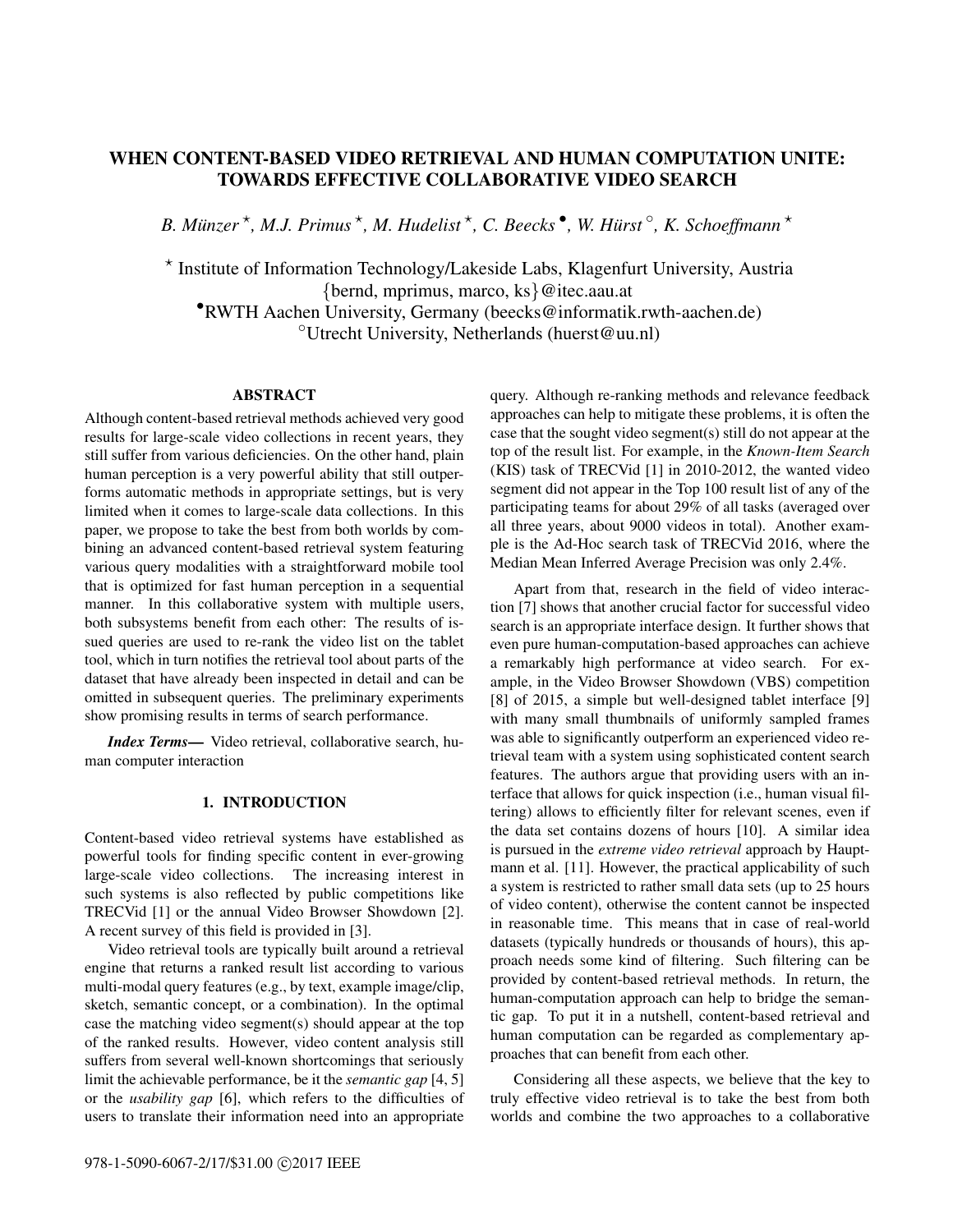

Fig. 1: Left: CBVR tool with controls for sketching temporal feature signatures (top right), concept filtering (top left) and tabs for chronological segment browsing. **Right**: Tablet tool, which visualizes video content via uniform sampling of keyframes.

system. The idea of collaborative search is not completely new and has been addressed, e.g., in the work of Smeaton et al. [12]. Their collaborative tabletop system allows pair users to jointly search in the same video data set, while talking, suggesting, discussing, and interacting collaboratively. Their evaluation shows that collaborative search was preferred by users and allowed them to search more effectively together. Nevertheless, research in this field is rather sparse up to now and offers large potential for further research.

In this paper, we present a collaborative video retrieval system that consists of (1) a desktop tool using common video retrieval methods, and (2) a tablet tool focusing on linear search and extreme visual inspection. Moreover, we propose and evaluate two approaches on how the two systems exchange information about retrieved results. The scenario for collaborative usage of such a search system would be a situation with an urgent need for content-based search, such as video search competitions (e.g., VBS), or disaster situations where there is a need for fast search and joint collaboration of several users may help to fulfill this goal faster.

#### 2. COLLABORATIVE VIDEO RETRIEVAL SYSTEM

In this section, we present the two sub-systems of our collaborative video retrieval system and describe how their bidirectional communication is accomplished. Figure 1 shows screen shots of the tools and illustrates their interaction. The basic idea for the collaboration between both tools is to (1) ignore segments in the CBVR tool that have already been inspected by the tablet tool, and (2) to up-rank videos in the tablet tools that have been found in several queries by the CBVR tool. In terms of re-ranking we implemented two different schemes, which are described in detail below.

## 2.1. CBVR Tool

The CBVR tool uses several common content-based features. Most of the processing is done in advance in order to enable a smooth and responsive user interaction. In the following, we describe the major analysis methods and the user interface.

### *2.1.1. Shot segmentation*

All content-based features that are used in our system are based on shots (also referred to as segments). They are determined by a custom shot detection method based on optical flow tracking. It starts with an initial set of densely sampled points in the frame and uses the Kanade-Lucas-Tomasi (KLT) algorithm [13] to track them from one frame to the next. As soon as the number of trackable points falls below a specific threshold  $t_C$ , a shot change is detected and the tracking is restarted with a fresh set of densely sampled points. For each detected shot the middle frame is selected as keyframe.

#### *2.1.2. Concept Detection with CNNs*

The keyframes are classified into visual classes that were trained on ImageNet [14]. For that purpose, we employ deep learning with convolutional neural networks (CNN), using the Caffe framework [15]. In particular, we use the "*BVLC AlexNet*" model trained on ILSVRC 2012 data [16], which is freely available on the website of Caffe [15]. We use the five concepts with highest confidence as a result and assign them – together with their confidence – to the corresponding shot, so we can use it for the *query-by-concept* feature. During our experiments we found out that the trained concepts in ILSVRC are not optimally suited for the VBS data and the number of covered concepts varies for each shot, so for future work there is potential for improvement of this component.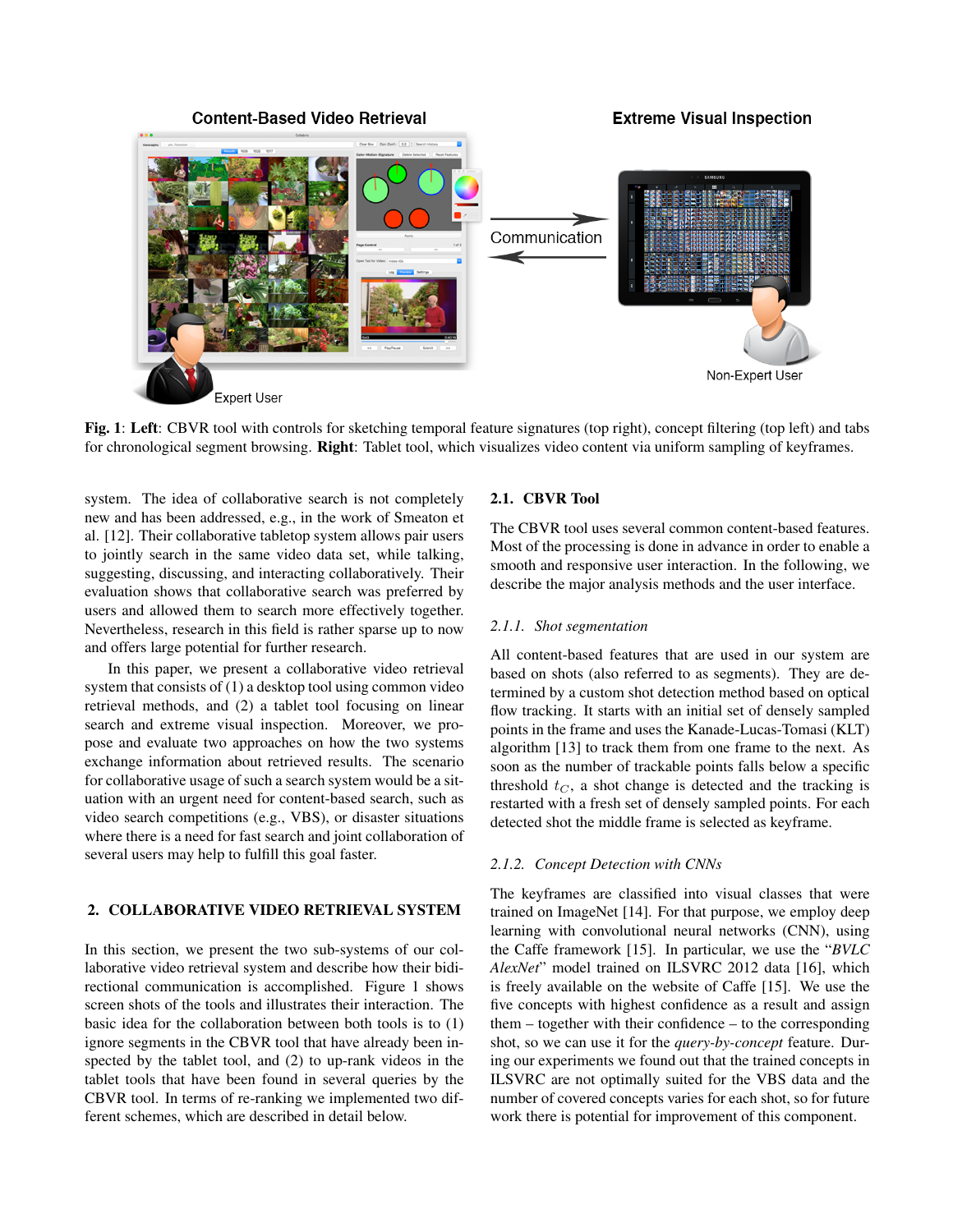#### *2.1.3. Temporal Feature Signatures*

Signature-based similarity models have been utilized in many different domains ranging from multimedia data [17, 18] to scientific data [19, 20]. A similar system in terms of such models has been shown by Blazek et al. [21, 22]. With their system they won the VBS competition in 2014 and 2015 [8]. In our system, we use an extension of the feature signature model proposed in [23] that additionally take into account temporal characteristics of features. In particular, they facilitate dynamic shot-wise content aggregation by utilizing object-specific feature quantizations. We use these temporal feature signatures for similarity search as well as for the "query-by-sketch" modality.

We model the content-based properties of each single keyframe by means of features  $f_1, \ldots, f_n \in \mathbb{F}$  in a feature space F. In order to reflect the perceived visual properties of the frames, we utilize a 7-dimensional feature space  $\mathbb{F} = \mathbb{R}^7$  comprising spatial information, CIELAB color information [24], coarseness, and contrast information. By clustering the extracted local feature descriptors with the kmeans algorithm, we obtain a feature signature  $S : \mathbb{F} \to$ R subject to  ${f \in \mathbb{F}|S(f) \neq 0}$  < ∞ for each single keyframe, where the representatives  $R_S = \{f \in \mathbb{F} | S(f) \neq 0\} \subseteq$ F are determined by the cluster centroids and their weights  $S(f)$  by the relative frequencies of the cluster centroids (for details see [23]).

Based on this adaptive-binning feature representation model, the spatial change of the cluster centroids over time within a single shot is taken into account. To this end, each video shot is modeled by a temporal feature signature  $\widetilde{S} \in \mathbb{R}^{\widetilde{\mathbb{F}}}$ which extends the feature signature of the video shot's first keyframe by tracking the spatial movement of the cluster centroids. By assigning each cluster centroid from the first frame to its nearest counterpart in the next frame based on the Euclidean distance and repeating this assignment until the last frame of a video shot is reached, the resulting spatial position of each cluster centroid are obtained. This spatial position is stored in two additional dimensions of the extended feature space  $\widetilde{\mathbb{F}} = \mathbb{R}^9$  and hence defines the temporal feature signature  $\tilde{S}$  (see Figure 2).



Fig. 2: Right: example visualization of a temporal feature signature (TFS) for a given keyframe (left). It is important to note that the TFS aggregates information from the entire shot, not only the keyframe.

Based on the temporal feature signatures described above, an asymmetric variant of the *Signature Matching Distance* [25] is utilized in order to efficiently compare two video shots with each other. Given two temporal feature signatures  $\widetilde{S}_x, \widetilde{S}_y \in \mathbb{R}^{\widetilde{\mathbb{F}}}$ , their dissimilarity is defined as follows:

$$
D_{\delta}(\widetilde{S}_x, \widetilde{S}_y) = \sum_{(f,g) \in m_{\widetilde{S}_x \to \widetilde{S}_y}} \widetilde{S}_x(f) \cdot \delta(f,g),
$$

where  $m_{\tilde{S}_x \to \tilde{S}_y}^{\delta \text{NN}}$  is the nearest neighbor matching that relates similar features to each other based on a ground distance  $\delta : \mathbb{F} \times \mathbb{F} \to \mathbb{R}$  that models the dissimilarity between two individual features. We utilize the Manhattan distance as ground distance, as this shows higher performance in terms of both efficiency and accuracy than the Euclidean distance.

#### *2.1.4. User Interface*

The user interface of the CBVR tool provides various options to filter the set of video segments. Retrieval results are always displayed in a new tab, so that several search strategies can be pursued at the same time (similar to the *facet-based search* approach proposed in [26]). Additionally, a search history allows to revisit any previous search result. Each video segment is represented by the middle frame, but more detailed information about the shot can be quickly inspected by hovering over the image. Moreover, each segment can be played back in a dedicated preview section.

- Query-by-concept: Users can filter the data set for matching concepts by a concept name. It is also possible to define the minimum confidence for detected semantic concepts to be included.
- Query-by-sketch: Users can define spatial or temporal *feature signatures* by drawing a sketch. Clicking anywhere in the box creates a new cluster, which can be adjusted in terms of color, location, and size. A right mouse click allows to draw a motion vector for a cluster, to be used for matching with the temporal feature signature (if no motion vector is specified, only spatial matching is performed). These color sketches can be combined with selected concepts too.
- Query-by-example: The user interface provides a search-by-example feature, where the most similar shots for a selected segment can be retrieved, based on the *Signature Matching Distance* [25] of underlying temporal feature signatures.
- Browsing: For situations where users would like to start search by browsing instead of querying, the interface allows to open chronological lists of shots for selected videos.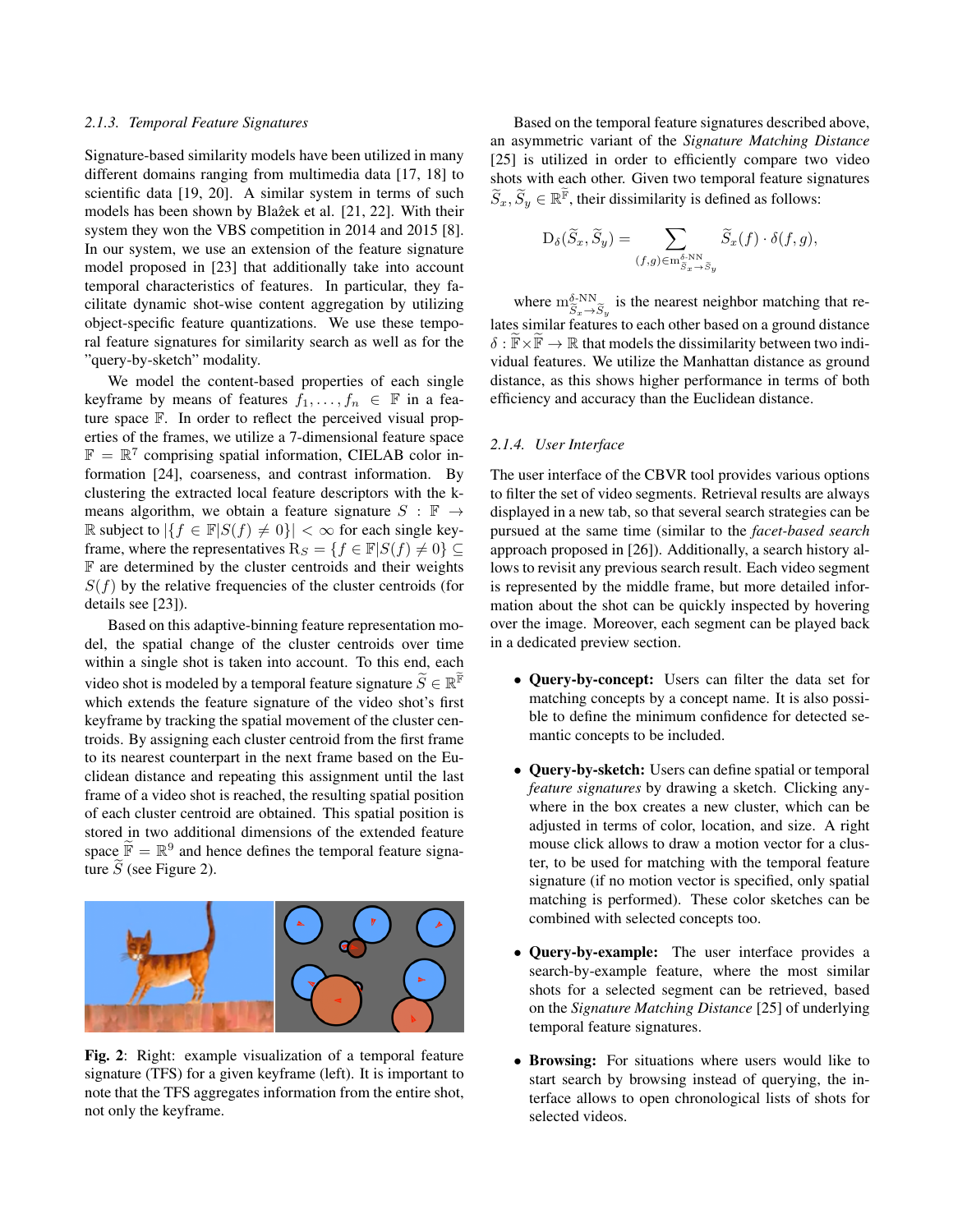### 2.2. Tablet Tool

The user interface of the tablet tool uses a simple storyboard layout that is optimized for linear inspection of a large number of very small thumbnails, as proposed in [27]. More specifically, it visualizes the whole data set by temporally arranged thumbnails, in rows of thumbnails presented in column-major order for better visual coherence. It does not rely on video shots, but uses videos as basic entities. The thumbnails are uniformly sampled from the videos at a rate of 1 fps. In this way, the tablet tool displays up to 625 images at a single page (see Figure 1) and provides buttons to jump one page up or down. The number of thumbnails on a single page has been chosen according to the findings of [28] and is a tradeoff between providing maximum amount of overview while keeping the thumbnails large enough to recognize visual details.

## 2.3. Collaboration

As already mentioned, the main idea of our collaborative system is to combine the strengths of both tools while mitigating their weak spots. On the one hand, the CBVR tool is very good at performing a coarse filtering of the potentially huge data collection by ranking video shots according to their relevance based on various query modalities. However, this ranking usually is not precise enough for finding the wanted shot(s) at the very first positions of the result list. Therefore, a user would often rather formulate a new query instead of inspecting several pages of results, although the correct segment might be contained therein. If we assume that a user always looks at the first 100 results (of 10000's), it might happen that the wanted shot is ranked on position 101. This might even happen for several different queries. In this example, the performance of the system is actually very good, but the user still would not find the desired shot. Hence, it would be desirable to aggregate the result lists of different queries to one list that should be inspected in detail. On the other hand, the tablet tool is able to exploit superior human perception capabilities for detailed inspection, but only for a restricted amount of data. In preliminary tests we discovered that in five minutes a typical user is able to carefully inspect about 25 hours of video content. For larger video collections, it is essential to have a mechanism that re-ranks the video list in a way that the relevant video(s) are included in these first 25 hours. Consequently, our approach for collaboration between these two complementary tools is as follows:

- Shots from videos that already have been inspected on the tablet tool are down-ranked or omitted in query results of the CBVR tool (for the current search session).
- The order of the videos visualized on the tablet tool is continuously updated based on the results of queries issued at the CBVR tool. Hence, videos that frequently occur on top positions are up-ranked and have a higher chance of being inspected by the tablet user.

While omitting shots on the CBVR tool is straightforward, the conception of an appropriate re-ranking strategy poses an interesting research question. In the following, we present two different approaches for this problem.

- 1. The automatic approach focuses on an immediate and continuous exchange of information between the two systems, without any intervention of the user. The tools exchange information regarding viewed videos and query results in the background. Every time the desktop user applies a query, the top 250 results of this query are sent to the tablet tool and used to re-rank the remaining list of videos. This list of query results contains a ranked list of shot IDs. The tablet tool counts how many matching shots belong to a particular video and use this *result count* of every video to rank the noninspected videos in descending order.
- 2. A problem of the automatic approach might be that usually not every query by the expert user returns meaningful results. In our experiments we noticed that users of the CBVR tool often experiment with the filtering options until they find a promising setting. Therefore, we also propose a manual approach that requires explicit action of the expert user to send results of a query to the tablet for re-ranking. Our hypothesis is that this manual approach will provide a better ranking on the tablet, since we avoid noise from unsuccessful queries.

#### 3. EXPERIMENTAL RESULTS

In order to evaluate our collaborative video retrieval approach we performed some user experiments. The setup is based on the challenge posed in the Video Browser Showdown competition [8]: a target video segment with a duration of 20 seconds is presented on a large screen. The participants have to find this segment in a data set of hundreds of hours of video content. This modality is generally known as "Known-item search". We also used the data set of the 2016 VBS competition. It contains 441 video files with a total duration of about 250 hours. The test was performed in our lab with 6 expert and novice users that collaboratively performed 30 search tasks. Similarly to the VBS we defined a maximum search time of five minutes per task.

Our experiments show that both re-ranking approaches support the tablet user very well, as they considerably increase the chance to reach the target video (as illustrated in Figure 3). However, we observed that the automatic approach frequently causes the target video to unpredictably fluctuate in the video list, without reaching the realistically inspectable range of videos on the tablet tool (which is about 25 hours of content). This can be explained by the way desktop users experiment with various filtering options of the CBVR tool. Since the first set of queries barely create an optimal result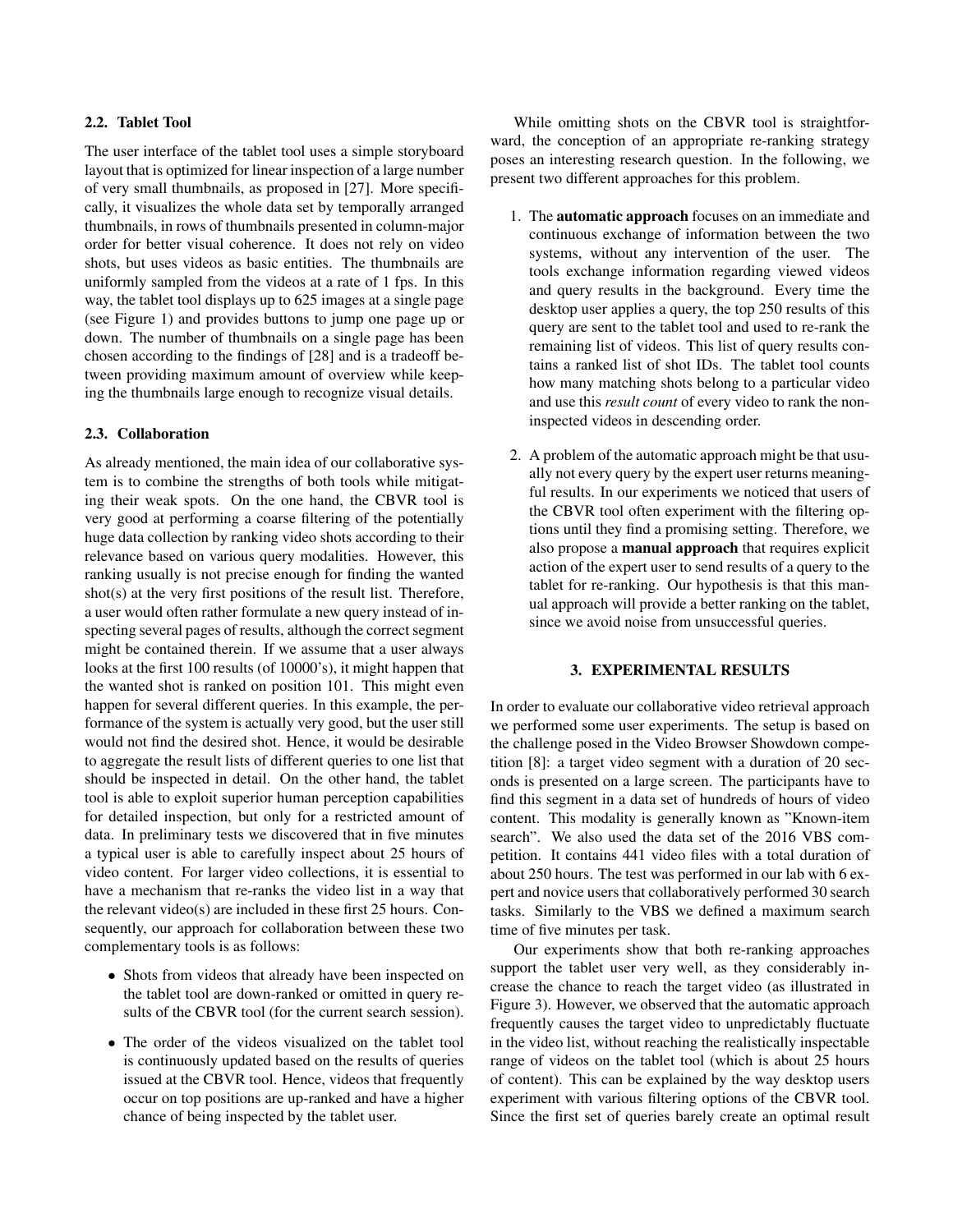

Fig. 3: Averaged results of the two proposed re-ranking approaches.

set users tend to optimize their settings during the search process in an iterative way. Sometimes, they even start over and try a completely different approach. As the tablet tool is influenced by each and every query the CBVR tool processes, the re-ranking gets "polluted". This problem is illustrated in Figure 3(a), where the green line represents the position of the target video in the video list and the red line represents the current position of the tablet user (averaged over all users and tasks). The green and red line converge very slowly and do not intersect by the end of the task. Nevertheless, the automatic approach considerably improves the rank of the target video compared to the "baseline" approach without any re-ranking (from 250 of 441 total videos to 143, which corresponds to an improvement of 43%).

The manual approach performs even better. It not only changes the way the systems communicate, it also changes the way users cooperate. As desktop users now have the control over what is sent to the tablet tool, they are much more sensitive about their filtering settings. As can be seen in Figure 3, the target video is re-ranked to position 113 already after 100 seconds on average, while this position is not even reached after five minutes with the automatic approach. The median final position of the manual re-ranking approach is 71. This corresponds to an impressive improvement of 70%, while the automatic approach only reaches 43%.

# 4. CONCLUSION

In this paper we present a new concept of collaborative video search, which combines the advantages of content-based retrieval and human computation through information exchange about the search status. We propose two approaches for reranking the results on a tablet tool and show that both approaches help to achieve a much better performance than without re-ranking. The performed user experiments show that the manual approach clearly outperforms the automatic approach. It better supports the mobile user because it is more reliable in providing a list of relevant videos and thus significantly increases the chance to hit the target video. We found out that the reason for this is the fact that automatic communication introduces too much noise. Thus, we conclude that it is more effective to perform a re-ranking based only on explicit input of the expert user who operates the CBVR tool.

For now, we only considered a known-item search scenario, but in future work we intend to apply our approach also for ad-hoc search, which allows multiple correct answers. We expect that our approach performs even better in this setting. A further potential for future work is to incorporate multiple tablet users in the collaboration team and distribute the reranked video list over multiple instances of the tablet tool to further improve the overall retrieval performance.

## 5. ACKNOWLEDGMENTS

This work was supported by Universität Klagenfurt and Lakeside Labs GmbH, Klagenfurt, Austria and funding from the European Regional Development Fund and the Carinthian Economic Promotion Fund (KWF) under grant KWF 20214 u. 3520/ 26336/38165.

#### 6. REFERENCES

- [1] A. F. Smeaton, P. Over, and W. Kraaij, "Evaluation campaigns and trecvid," in *MIR '06: Proc. of the 8th ACM Int'l Workshop on Multimedia Information Retrieval*, New York, NY, USA, 2006, pp. 321–330, ACM Press.
- [2] K. Schoeffmann, D. Ahlström, W. Bailer, C. Cobârzan, F. Hopfgartner, K. McGuinness, C. Gurrin, C. Frisson, D.-D. Le, M. Del Fabro, H. Bai, and W. Weiss, "The Video Browser Showdown: a live evaluation of interactive video search tools," *Int. Journal of Multimedia Information Retrieval*, pp. 1–15, 2013.